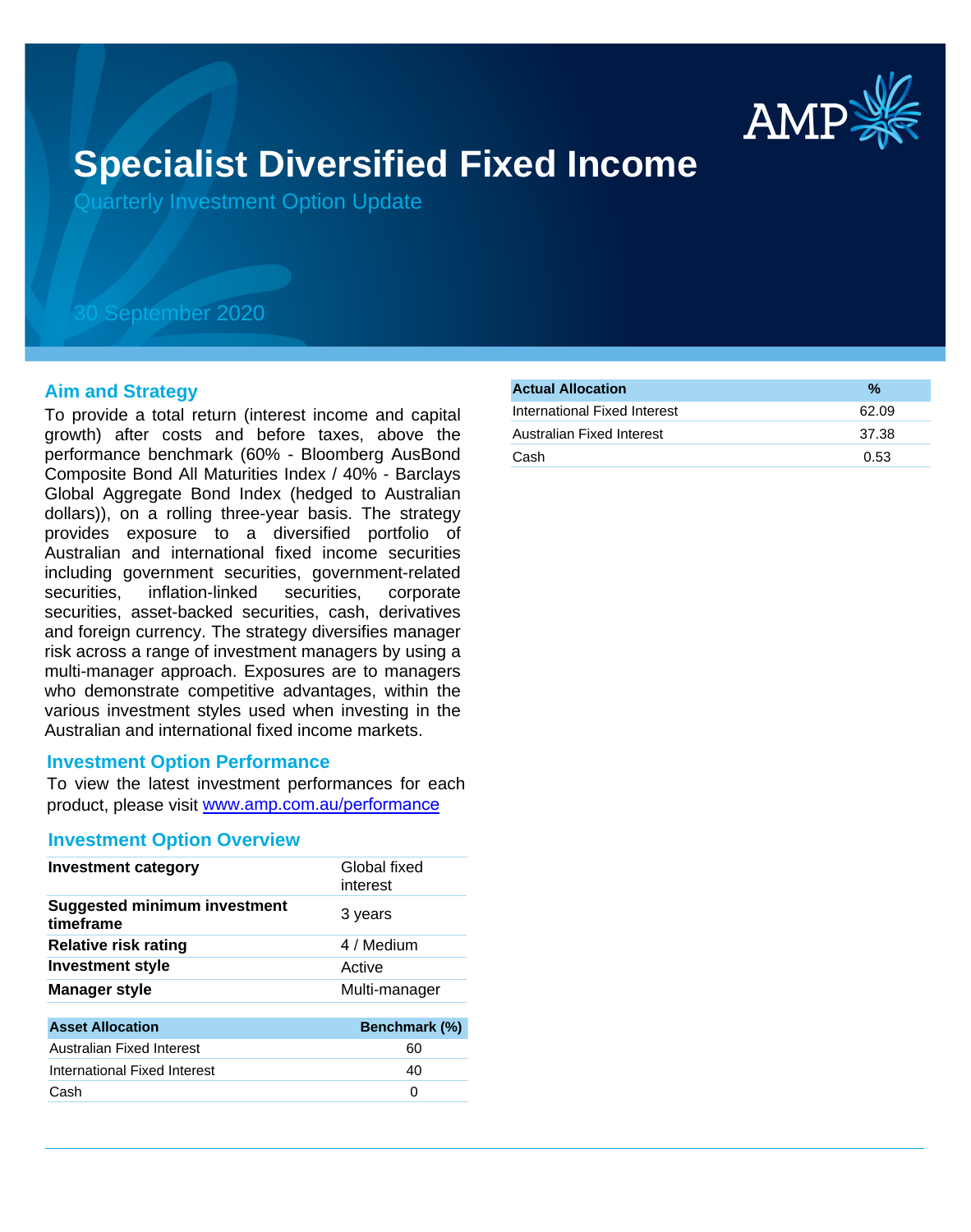### **Fund Performance**

The Fund posted a positive return (before fees) for the September quarter and outperformed the benchmark. All of the underlying managers posted positive absolute returns and outperformed their respective benchmarks.

Within the Australian bonds sector, **AMP Capital** outperformed its benchmark. Credit positioning benefited performance, reflecting the contributions from credit spread movements and the excess carry earned on credit securities held. Interest rate management also contributed to performance, reflecting the contributions from duration management and yield curve positioning. At the sector level, overweight allocations to diversified financials, banks – subordinate and semi-government bonds were the main contributors to performance. An underweight allocation to supranationals was the only detractor.

**AB** outperformed its cash benchmark. Performance benefited from long positions in investment-grade and highyield credit and European corporate bonds, and exposure to credit risk transfer securities (CRTs) and commercial mortgage backed securities (CMBS). Long duration positions in Australia and South Korea, and exposure to European peripheral bonds, also contributed to performance, more than offsetting the impact of currency management.

**Schroders** outperformed its benchmark. Performance benefited primarily from an overweight allocation to nongovernment sectors, reflecting the extra income received and the capital contribution from credit spread compression. Duration positioning in Australia and an allocation to inflation-linked bonds also added value.

**PIMCO** outperformed its benchmark. Performance benefited mainly from sector allocation to US agency and nonagency mortgage backed securities (MBS), which outperformed as credit spreads tightened. Security selection within these sectors, and selection within investment grade financials also contributed. Duration management added to performance, reflecting the contributions from duration positioning in Italy, Australia and Germany, and yield curve positioning in the US.

#### **Market Review**

Global government bond yields moved lower in July as heightened geopolitical tensions and the ongoing struggle to contain COVID-19 held sway over upside surprises in US company earnings. Yields subsequently rebounded amid the inflationary implications of a move by the US Federal Reserve to adjust its inflation target and with sales and re-financing data pointing to sustained strength in the US housing market. Meanwhile, the prospect of a further US fiscal stimulus package remained elusive despite the US Federal Reserve Chair Jerome Powell reiterating that a lack of additional fiscal support represented a "downside risk" to the economic outlook.

#### **Outlook**

The outbreak of COVID-19 has triggered a global recession and policy makers around the world have responded with dramatic levels of monetary and fiscal stimulus. The recessionary hit to growth from COVID-19 has further compounded the structural concerns about a global lack of demand within the developed economies. The focus is now squarely on controlling the spread of COVID-19, but also on providing the necessary stimulus to help economies through rolling lockdowns and precautionary measures. But more will be needed to help regions quickly recover once it has been brought under control. The emergence of COVID-19 within an ongoing weak state of fundamentals and consistently weak inflation, as well as the adoption of yield curve targeting and quantitative easing monetary programs, continues to argue for a bias towards long duration positions, although the level of unconventional monetary policy stimulus is already helping to drive a notable recovery in a number of risk asset markets as well as tradable inflation markets.